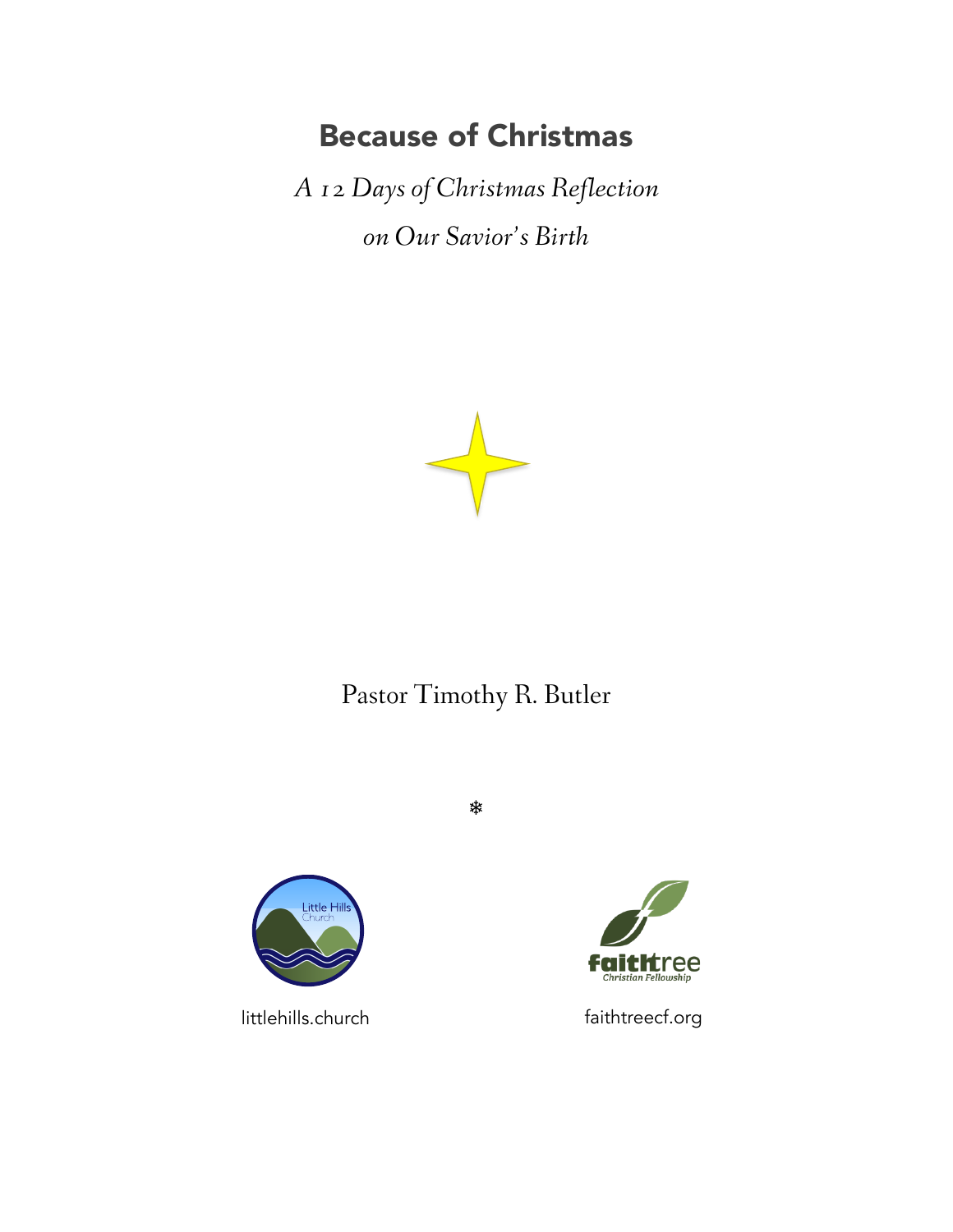### Introduction

ADVENT REMINDS US OF HOW THE PEOPLE OF ISRAEL CRIED OUT FOR THE PROMISED KING, the Messiah, who would rescue them. While He was born in Bethlehem two millennia ago, we too find ourselves awaiting when He restores all things, for our world still deeply needs rescuing. He promises to do just that (Rev. 21:5), but as we enter the Twelve Days of Christmas and dwell in the joy that we celebrate on Christmas Day, what do we do in the wait for that all-things-new time with our Savior?

Two figures that appear *just after* Jesus's birth, Simeon and Anna, give us a taste of what we do. After all, as they encountered Jesus, they didn't see what He would do, they simply saw a baby. But they heard God's promises and His Spirit and recognized that while they saw "just a baby," whom they were seeing was so much more. They got to see God Himself.

Today, because of the One who came on Christmas, we get to experience God Himself as He gives us His Holy Spirit. Jesus didn't just come into the world for a few years: He sent His Spirit to be with us in all the years that will pass before He returns. And while we too see just a glimmer, as we go through this journey and reflect on the words of Simeon and Anna, we are reminded of how our God is with us and all the things that are true *because of Christmas*.

> Timothy Butler *Christmas Eve 2021* St. Charles, Missouri

© 2021 Timothy R. Butler, All Rights Reserved. Scripture quotations are from the ESV® Bible (The Holy Bible, English Standard Version®), copyright © 2001 by Crossway, a publishing ministry of Good News Publishers. Used by permission. All rights reserved.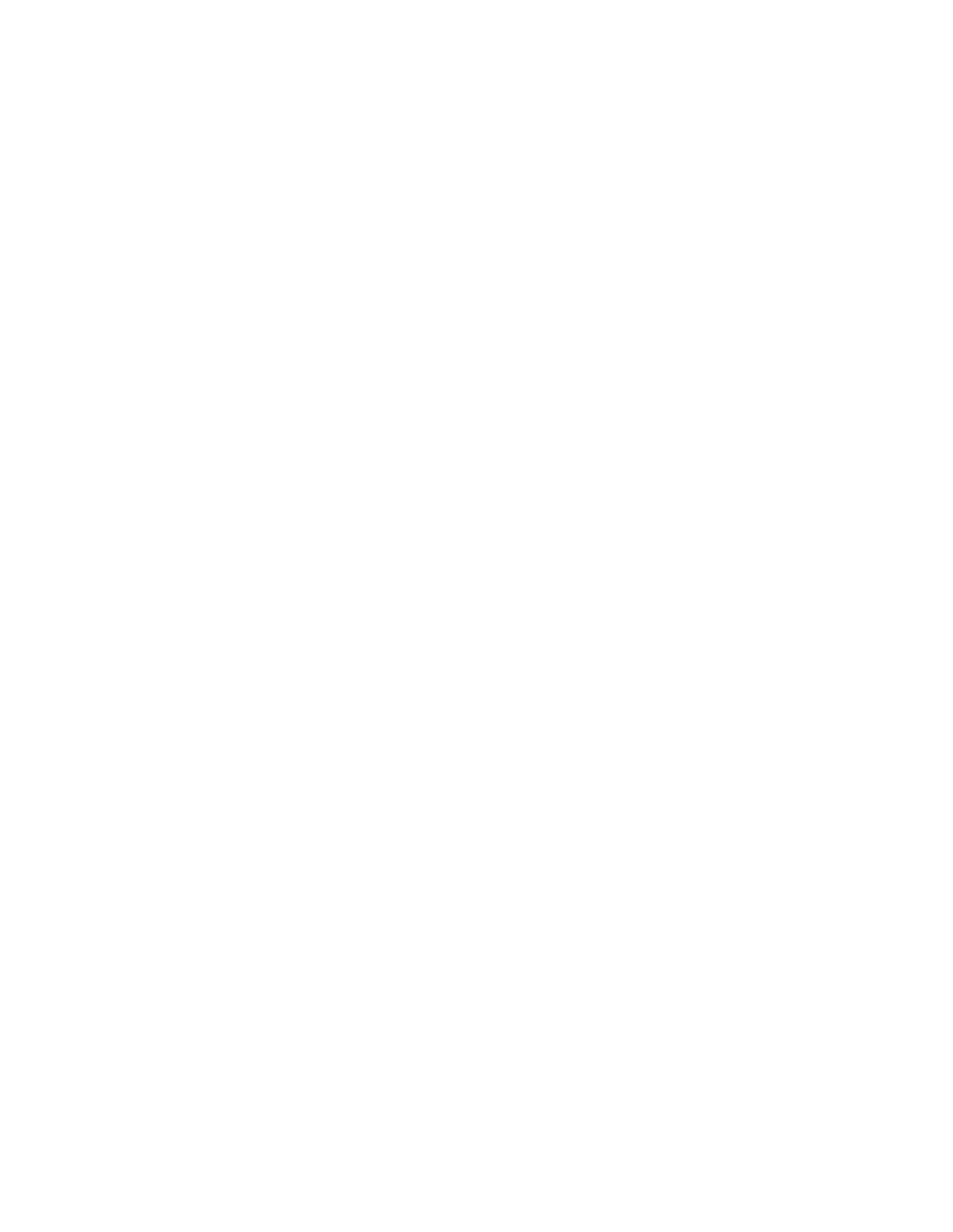Part I

❄

*Because of Christmas…*

# We Have Peace with God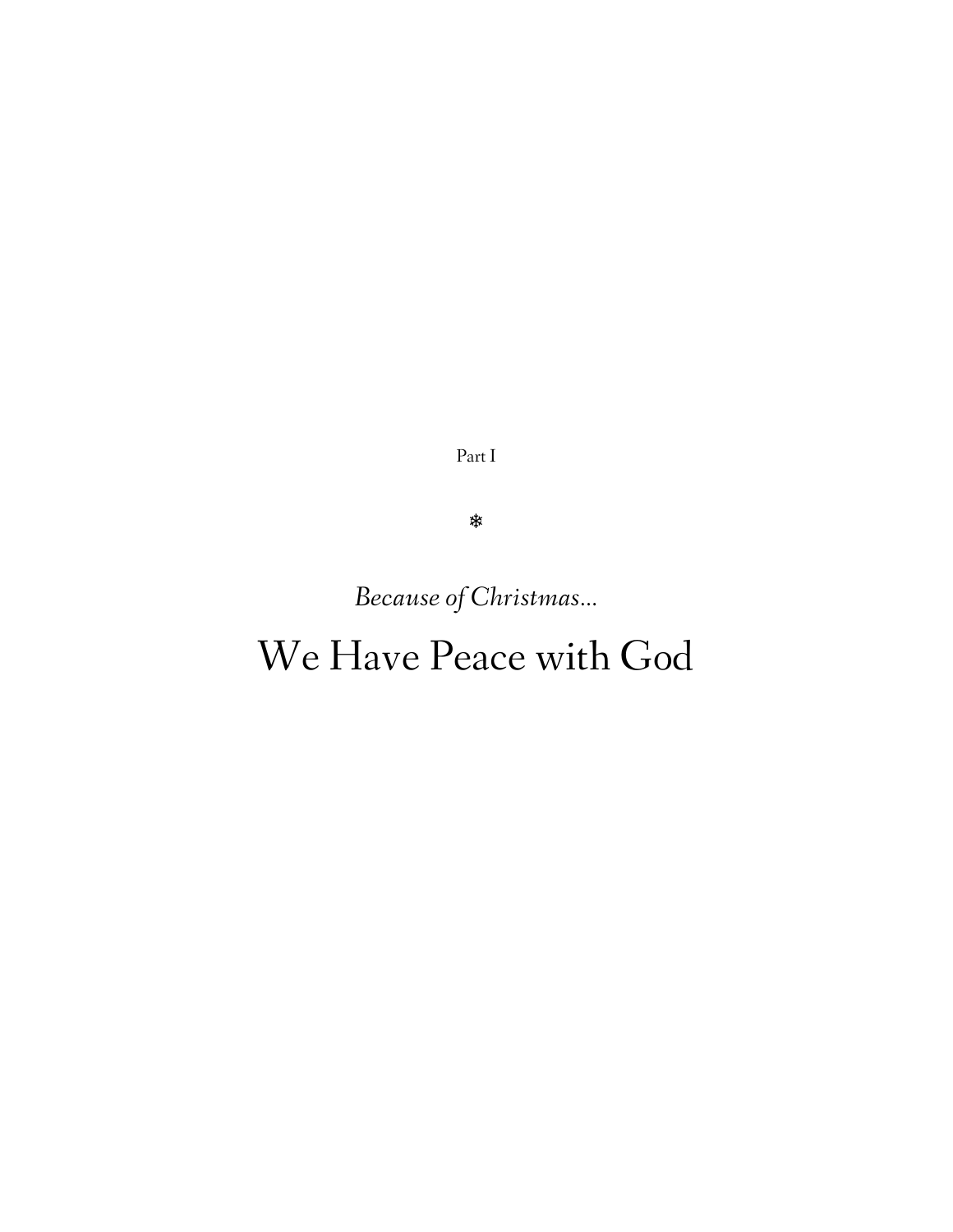#### Day 1: Peace in God's Promises

*"Now there was a man in Jerusalem, whose name was Simeon, and this man was righteous and devout, waiting for the consolation of Israel, and the Holy Spirit was upon him. 26 And it had been revealed to him by the Holy Spirit that he would not see death before he had seen the Lord's Christ."*

– Luke 2:25-26

Simeon had been given a special promise by God: he would live to see the coming of the Messiah, the promised one Israel had longed for. How amazing it is to be given such a promise! Can you imagine God telling you that a key part of His plans for humanity would be something that would happen during your lifetime?

In a way, we know what that is like more than we might realize. We have countless promises God gives every one of us who believes in Him. Waiting for the fulfillment to the promise is not always easy. Sometimes Christmas makes those promises easier to hold onto: we gather with family and friends, we hear the familiar story of Jesus's birth and everything feels *right*. Other times, things go wrong – lost loved ones, broken relationships, circumstances that fragment our plans – and even as we transition from the Advent longing "O Come O Come Emmanuel" to "Joy to the World," we feel stuck far more on "O Come" than "Joy" in our lives.

We know very little about Simeon, but we know he experienced the same world we do and so there were surely times that promise God has given him felt more like an illusory flicker than a nearby flame he could warm himself with. However, God is faithful and as we will see frequently in Scripture, those are precisely the moments God calls us to double down on reflecting on His promises and trusting that what He promises He does.

This Christmastime, like every year, the promises we share in exploring in God's Word are meant to remind us that we can have peace in the wait. The wait when life, and even Christmas Day, may not be exactly how we would imagine. Because God is faithful and His promises for you are as certain as those He gave Simeon.

PRAYER: *Lord, thank you for giving me your faithful promises even when I am not faithful. Thank you for reminding me of your promises over and over in your Word. As I turn from Christmas Day to the rest of the Christmas season, help me to have peace in the waiting, knowing that while so much in this world remains unresolved, what you promise is what you do. I pray this in the precious name of Jesus. Amen.*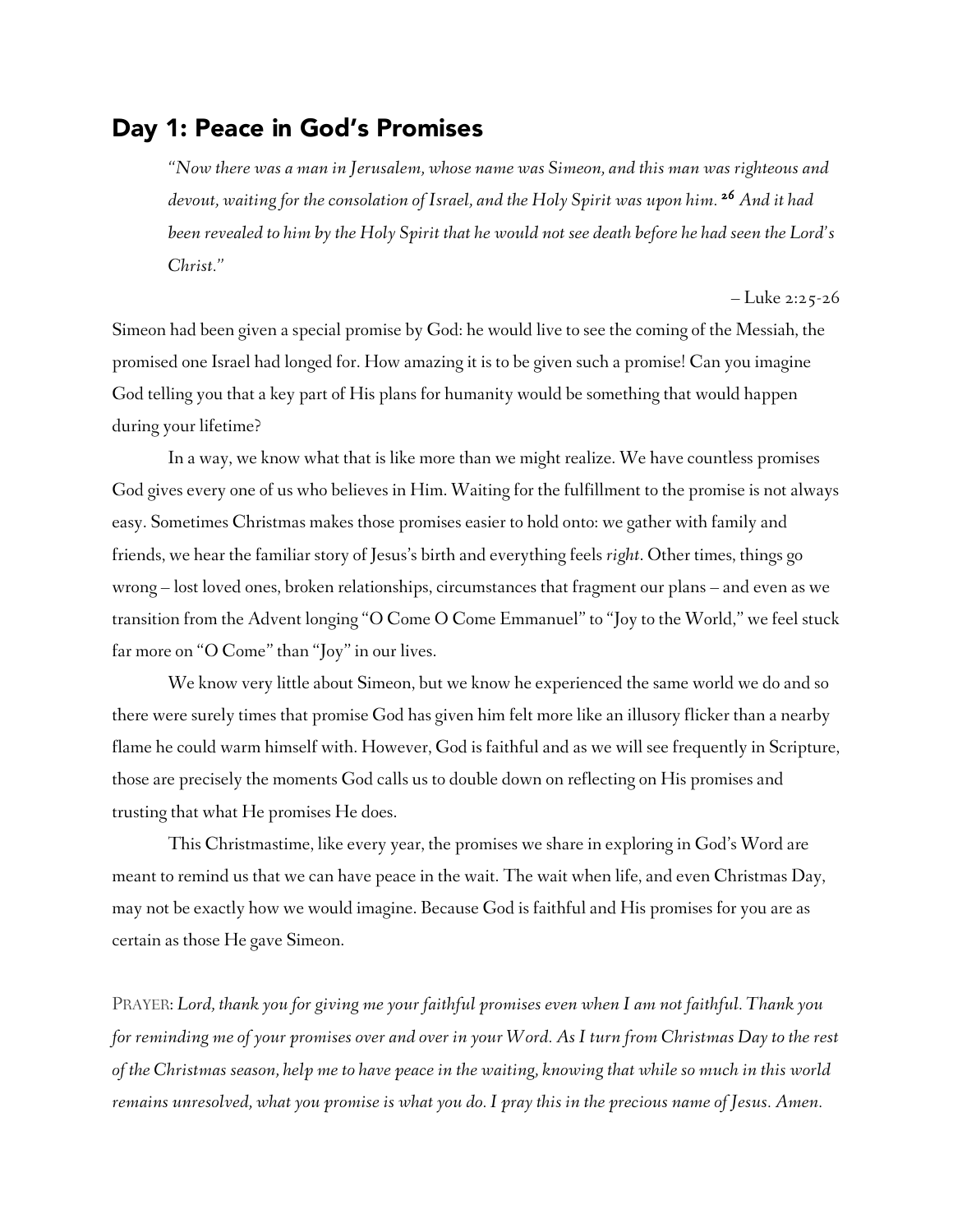#### Day 2: Peace in God's Calling

*And he came in the Spirit into the temple, and when the parents brought in the child Jesus, to do for him according to the custom of the Law […] Lord, now you are letting your servant depart in peace…*

– Luke 2:27, 29

Waiting on God's acting can often lead us into a challenging state of mind. We might wonder if we really understood where God had called us to. Even when God's timing arrives, we might struggle to understand what He is doing because we've quit waiting and just become numb. Simeon, for his part, was not numb.

Believing that God's promise was true no matter how long he had to wait for the fulfillment, he was ready to respond when the Holy Spirit called him to the temple the day Joseph and Mary arrived with baby Jesus for the prescribed sacrifices a mother was to offer after giving birth. Being ready for that call to action, Simeon got to experience something wonderful years before most of the world did: he got to experience the presence of Jesus, God made Flesh, and to know that God's promise was coming true before his eyes.

Each of us has a calling from God. We may not have the Spirit give us specifics in the way that Simeon did, but through our lives, God brings us to places He intends for us to serve, using our talents and abilities. Sometimes, those callings feel almost void in the wait: something in us tells us *God has called me to this*, but nothing is happening. Other times, the Spirit is nudging us onward, but we have been in that place of waiting we feel too stiff to move.

Wherever we might be, Christmas is a part of our calling. After all, wherever we are, whatever we might be waiting for, God calls us to share the hope of our Savior. Immanuel, God with us, gives us reason to be able to join Simeon in having peace in life and even peace at when we depart this life.

PRAYER: *Jesus, help me to have peace in the calling you've given to me. The calling in my work, with my family and friends and, most of all, my calling as yours. Help me in the times of waiting to still see where you are leading me. It is in your name that I pray. Amen.*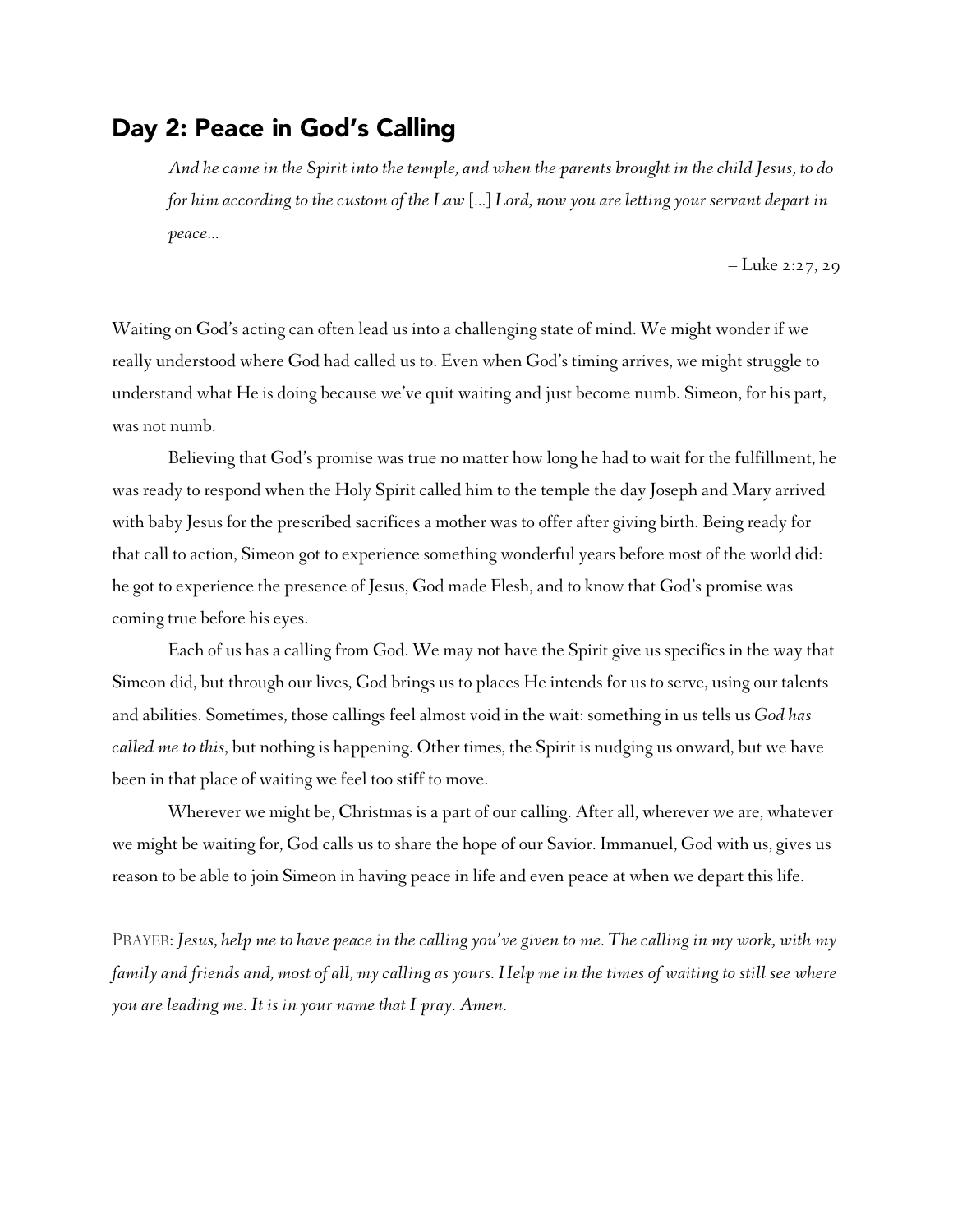## Day 3: Peace with God's Leadership

*…and when the parents brought in the child Jesus, to do for him according to the custom of the Law, 28 he took him up in his arms and blessed God…*

– Luke 2:27-28

God's leadership often does not look like how we want it to or imagine it to. We imagine a strong figure, perhaps a politician or a business leader, who commands great respect or fear in this world. *That's how the world works, right?* In Scripture, we find that God doesn't work how the world works; instead, He promises to change the world to work like He does.

In Simeon's joy at the fulfillment of God's promises, he was led to the temple not to meet a fearsome king in armor, but a little baby. Yes, Jesus is God incarnate, but in the Gospels we have no reason to imagine that he had some sort of visible aura like we see in paintings. Simeon saw *just a baby*. Was he really getting to see the fulfillment of God's promises in his lifetime? Oh, yes; but whether he lived long enough or not to see Jesus grow up and teach with the authority only God could possibly have, he shows peace with God's leadership in that moment when no worldly measure would show Jesus to be a notable leader at all. Babies don't lead, after all.

Jesus did grow up, but even then many of those around him looked and wondered when the *real* leader was going to show up. The people wanted a leader who would overturn Rome, who would talk in the language of the world: power. Instead, Jesus led as a servant and as a servant He died for us. We're told that Jesus will come again in power (Rev. 1:16), but just as with Simeon, we are called to look at the Servant King and take joy in *Him* even though He adamantly refuses to fit our leadership molds.

A funny thing happens when we come to peace with God's leadership: we don't suddenly find ourselves fabulously wealthy or in a life of influence, but we do find ourselves rich with joy in the Savior born on Christmas Day and at peace with the idea that while the world continues to demonstrate its brokenness, our God will someday restore it all to a beauty more resplendent than the best Christmas memories.

PRAYER: *Father, forgive me when I want to follow the ways of worldly leadership rather than your ways. Give me peace in what you are doing, as contrary to worldly reason as your ways often seem. Help me this day and every day to find my joy in you and not worldly success. I pray this in the name of the Servant King, Jesus. Amen.*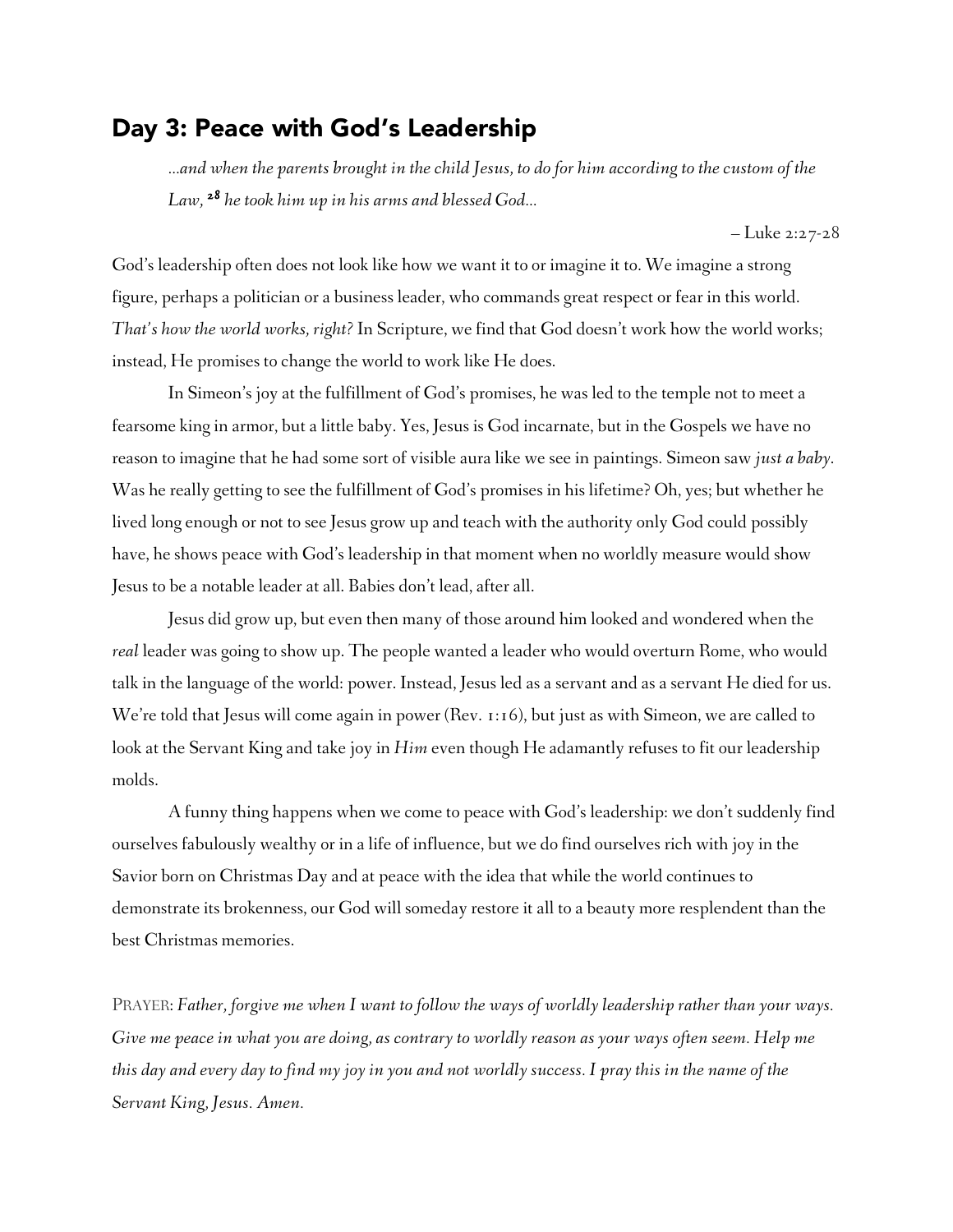#### Day 4: Peace in God's Salvation

*For my eyes have seen your salvation…*

– Luke 2:30

Simeon doesn't just see Jesus as the Messiah in the sense many of his fellow faithful imagined the Messiah. Even if they were open to the Messiah looking different than they had imagined the King would look, the people were anticipating a human king, descended from King David. Full stop.

As Simeon holds the baby, he sees more: he sees God's gift of salvation in all its grandeur. This was clearly a gift of the continued work of the Holy Spirit in leading that faithful man to see what wasn't obvious by human observation. When we see Jesus as truly bringing God's salvation to us, it is that continued work of the Spirit in our lives, too.

How do we see Jesus as we reflect on Christmas? Is He just the baby placed in a manager under the family tree? Is He the wise teacher with memorable turns of phrase? Is He a leader before His time standing up for the poor and oppressed? He was indeed a baby on that first Christmas and He was most certainly wise and a leader before His time, but Luke tells us Simeon's response to reinforce something really, really important: He wasn't *only* those things.

When we minimize Jesus into a package that's easier to wrap our minds around, we can turn Him into a convenient vehicle for our whims. Or, we can ultimately find ourselves feeling very alone, since wise teachers or tragic leaders cannot unbreak the things broken in our hearts. Because of Christmas, however, we have the opportunity for true peace with God. Peace, as we've seen in the first three days in His promises, His calling and His leadership – but most of all, peace in His Salvation.

PRAYER: *Father, thank you for sending your Son so that each of us can experience peace in your Salvation. This Christmas season, help us to root our hope in the peace that comes only through that salvation. I pray this in the name of my Savior, Jesus. Amen.*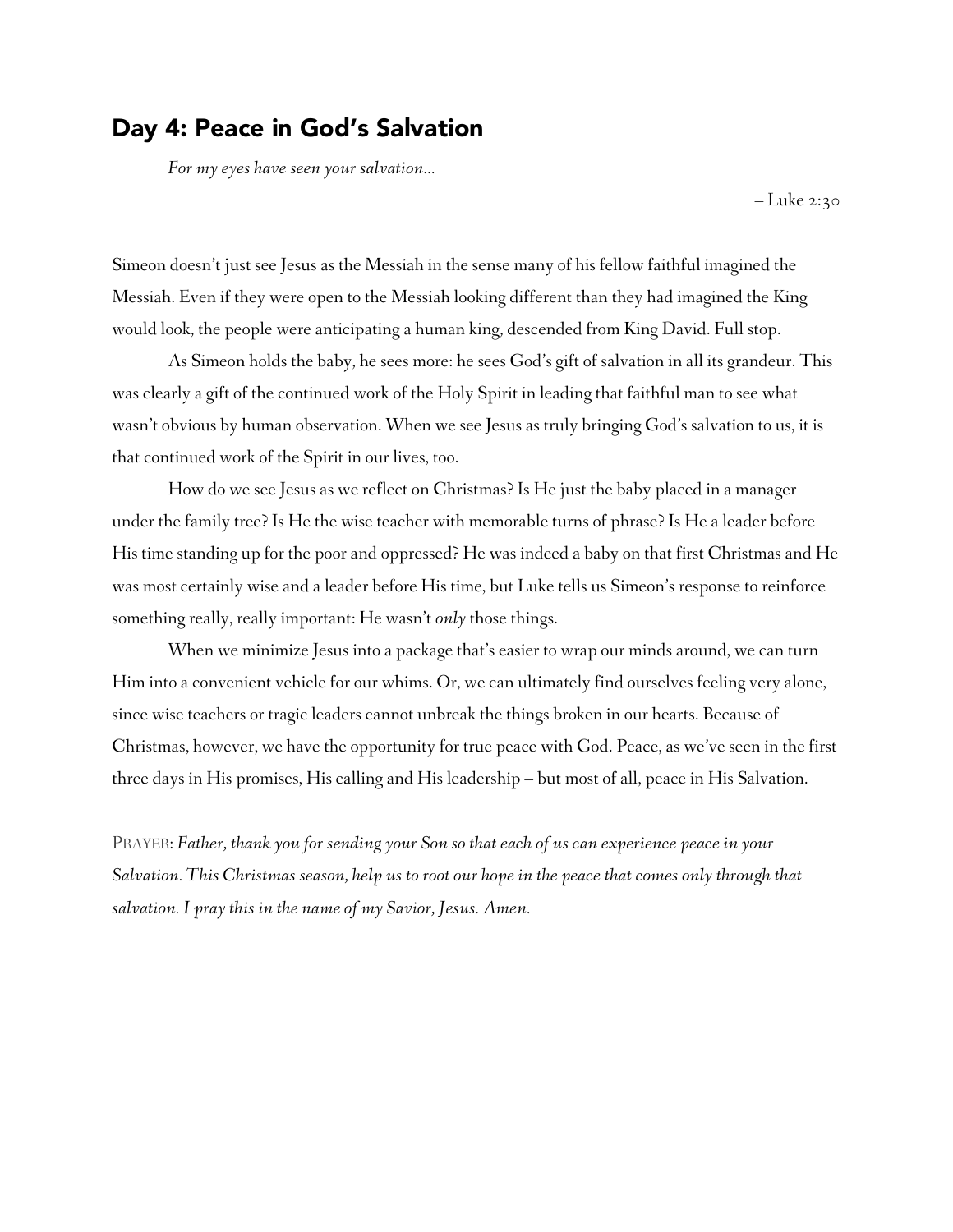Part II

❄

*Because of Christmas…*

We Belong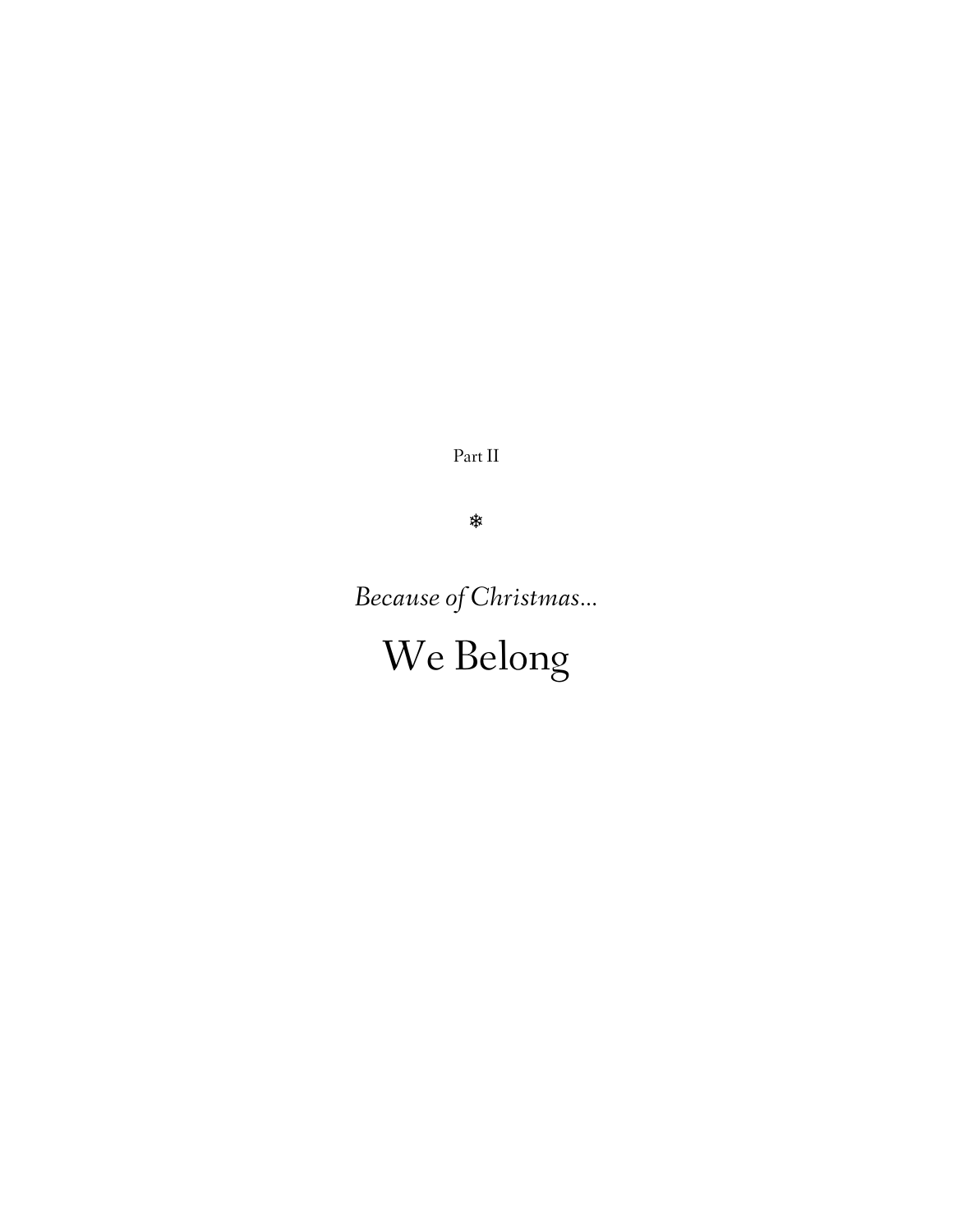#### Day 5: We Have a Country to Call Home

*[I have seen your salvation] that you have prepared in the presence of all peoples, a light for revelation to the Gentiles, and for glory to your people Israel.*

– Luke 2:31-32

Over the first part of these Twelve Days, we have been thinking about the peace that God gives us because of the miracle of Christmas – God in the World. But how can we know that salvation, that hope is *for you and me*?

As Simeon continues his Spirit-guided song, he remarks on what the prophets had foretold, but the teachers of the Law often sought to ignore: that God plan was to use His people to bring far more people into that fold, not to exclude those outside of Abraham's descendants. In a world up to this point in Scripture divided clearly between Israelites and non-Israelites (Gentiles), that could seem counterintuitive, yet in Jesus we see how God was planning to pull it all together all along: He gathered a people who would declare who He is and out of whom would come the one, eternal King.

Many kings over time have sought to conquer well beyond their home territory, but none so successfully as Jesus. While Alexander rolled over many cities and Julius Caesar likewise had the drive for constant expansion, only Jesus's reign has been extended the globe over and only He rightly asserts that the entirety of creation is His (John 1:3) Some kings, as they conquered were kinder than others to those conquered, but as Jesus expanded His people's territory limitlessly, he was kindest of all: He made us full citizens loved by our faithful King.

Christmas declares not just that *a* Savior is born, but *our* Savior. Whether we, like Jesus Himself, descend from Abraham, or we are part of those Gentiles that Simeon's song declares Jesus was a revelation for – we all get to call Him "my Savior and King." And with our King right there with us, we can face the things before us, even when we feel the most alienated and uncertain. After all, we know we have a home to call our own, because the gift of Christmas doesn't end.

PRAYER: *Lord Jesus, thank you for giving me citizenship in your kingdom. Thank you for calling me yours, no matter what my earthly citizenship may be. Help me to approach all the situations in life with confidence that you give a card of Heavenly Kingdom citizenship to your people that can never be taken away. Help me to shine the light of that citizenship to the world this day. Amen.*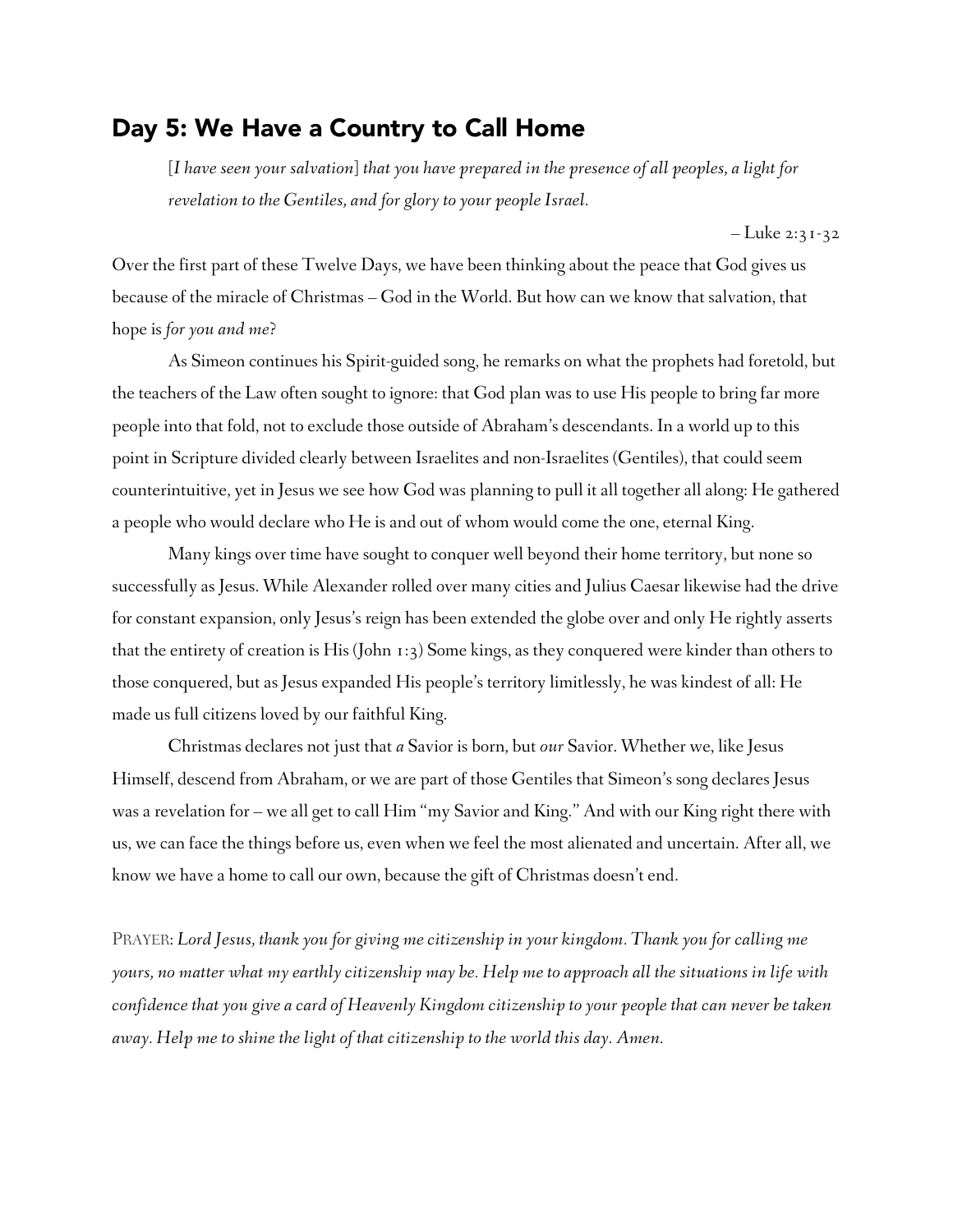#### Day 6: We Have a Family that Never Fails

*…he predestined us for adoption to himself as sons through Jesus Christ, according to the purpose of his will…*

– Ephesians 1:5

What does it mean that Jesus calls us into His Kingdom? It means more than what we considered yesterday. Many ancient conquerors at least extracted a tribute of some sort from those whom they conquered, but the King born on Christmas Day asked only one thing: that we follow Him. Citizenship is just the beginning of the blessings He offers to those who do. If we turn to the rest of the New Testament, we learn that we are also adopted as children, sons and daughters, of God.

To be in the King's country with His blessing is one thing, but we understand more about the "salvation" that Simeon sung about when we recognize how fully orbed Jesus's call to us is. We are rightful heirs (Gal 4:7). It's no coincidence that Jesus had a meal with the disciples before He went to the Cross (John 13-17) or that the Bible's closing chapters speak of a banquet with God in the New Heavens and New Earth after Jesus's return.

We may treasure moments around the family table at holidays. Many of us can think back on some of the best moments in our lives as being those shared on days like Christmas with those whom we love. God invites us to see the warmest of those moments as a mere preview of the warmth we will experience before a God who loves us, whom we can call not only "Lord," but also "Father."

PRAYER: *Immanuel, my God with me, thank you for coming to all of us so that I could come into your presence. Thank you for not merely coming to "visit us," but to invite me and to invite all of your people to call your household our home. When I reflect on Christmas memories recent or distant, help me to see the best moments of our family gatherings as a preview of being at your family table at the end of time. Amen.*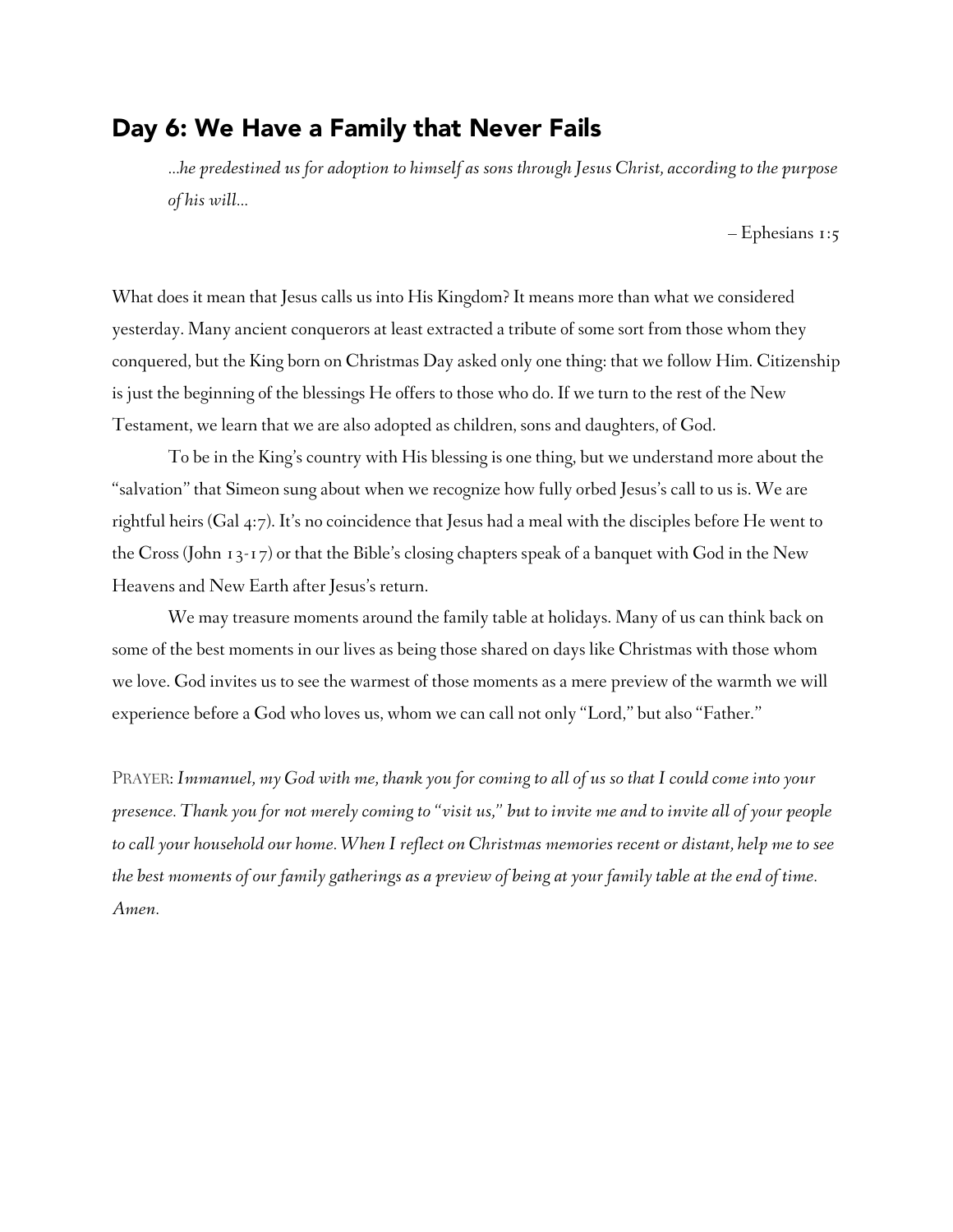#### Day 7: Our Lives Matter

*Oh sing to the LORD a new song, for he has done marvelous things! His right hand and his holy arm have worked salvation for him. <sup>2</sup> The LORD has made known his salvation; he has revealed his righteousness in the sight of the nations.*

– Psalm 98:1-2

Have you ever been over to someone's home for a Christmas celebration and been struck by how the seemingly modest preparations were significant because you realize how much effort the host or hostess put into them? When you know someone goes through effort for you, it tells you about his or her care for you.

And so it is with God, albeit, with preparations that are anything but small. Scripture repeatedly tells us the truth that Simeon's song revealed: the Salvation God has brought into the world is for all people, including us. When we hear the Good News of the Gospel, we are not hearing about God's preparations for "those other, more important people," but the preparations God undertook to redeem you and me.

That tells us something important: your life matters and my life matters. Whether you have had a packed schedule all Christmas week that has culminated in amazing plans this New Year's Eve or not, the One who spoke the universe into creation created an unimaginably wonderful plan for the best Christmas party ever and invited you to it: the one that took place in Bethlehem.

If God thought enough about us that He bothered to know us before we even existed (Ps. 139:14-17), that means our days have meaning. God formed those days for us and then came into the world to ensure even our misuse of those days, filled with our failings and sin, would not bring His plan for us to naught. God's actions throughout history and culminating in the incarnation say this with unquestioned clarity: each of our lives matter to Him.

PRAYER: *Father, thank you for caring about me long before I even took my first breath. Thank you for planning out my days and for sending your Son into the world so that even my worst moments will not erase your love for me. Whenever I might fail to see how you value everyone's life, including mine, please remind me of your love that I might always know I belong and I might always see others as belonging, too. I pray this in your precious Son's name. Amen.*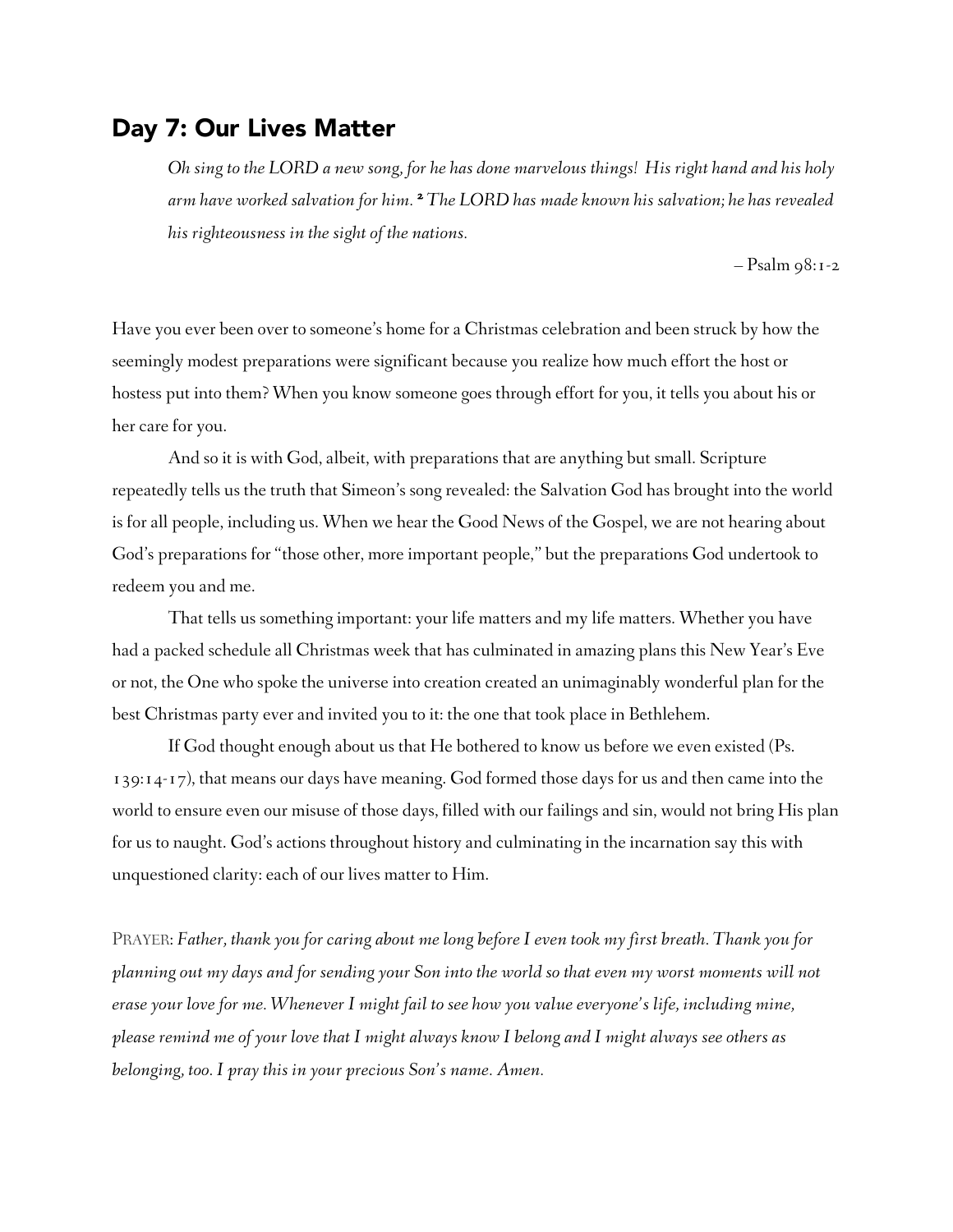#### Day 8: Our Work Matters

*Whatever you do, work heartily, as for the Lord and not for men, <sup>24</sup> knowing that from the Lord you will receive the inheritance as your reward. You are serving the Lord Christ.*

– Colossians 3:23-24

New Year's Day. On the one hand, it is a day that seems to represent all the potential for the next year. On the other hand, it also represents that we are likely just days away from the normal demands of life, such as work or school. If you had Christmas Week off, it can feel like a letdown: "I've been doing things that seem wonderful and meaningful and now I go back to drudgery."

An extension of knowing that God has prepared salvation for us before all the world and cares about us individually is that He also cares about the ordinary things we do each day. When we think of how Jesus came into the drudgery of a fallen world for us, we are also reminded that as we go through even the things we deem "drudgery," we get to serve Him.

That changes the equation about our work. Notice that in our passage today, Paul doesn't say, "If you do special, religious things, you are working for the Lord." Paul says "whatever" you do. Our service to God isn't just what we do when we help bedeck the church for Christmas (or even take down the greenery afterwards). Our service isn't even just when we do spectacular acts of mercy. When we check people out at the store or fill out the accounting spreadsheets that fall under our purview, those things too serve the Lord who came into the world so that we could be part of His family.

While those ordinary things might not be what we would normally put in a "Christmas letter" mailed out to those on our Christmas card list, they are the sorts of things our Heavenly Father eagerly watches us complete the details of. Without Christmas, without being brought into God's family as His children, drudgery really would be just that. But, because of Christmas, everything we do has meaning.

PRAYER: *Lord Jesus, thank you for coming into the world and going through things that you never deserved to face. Thank you for redeeming me. Now, as I go into another year of the work you have placed before us, help me to see how it is pleasing to you no matter how insignificant it might feel. I pray this in your precious name. Amen.*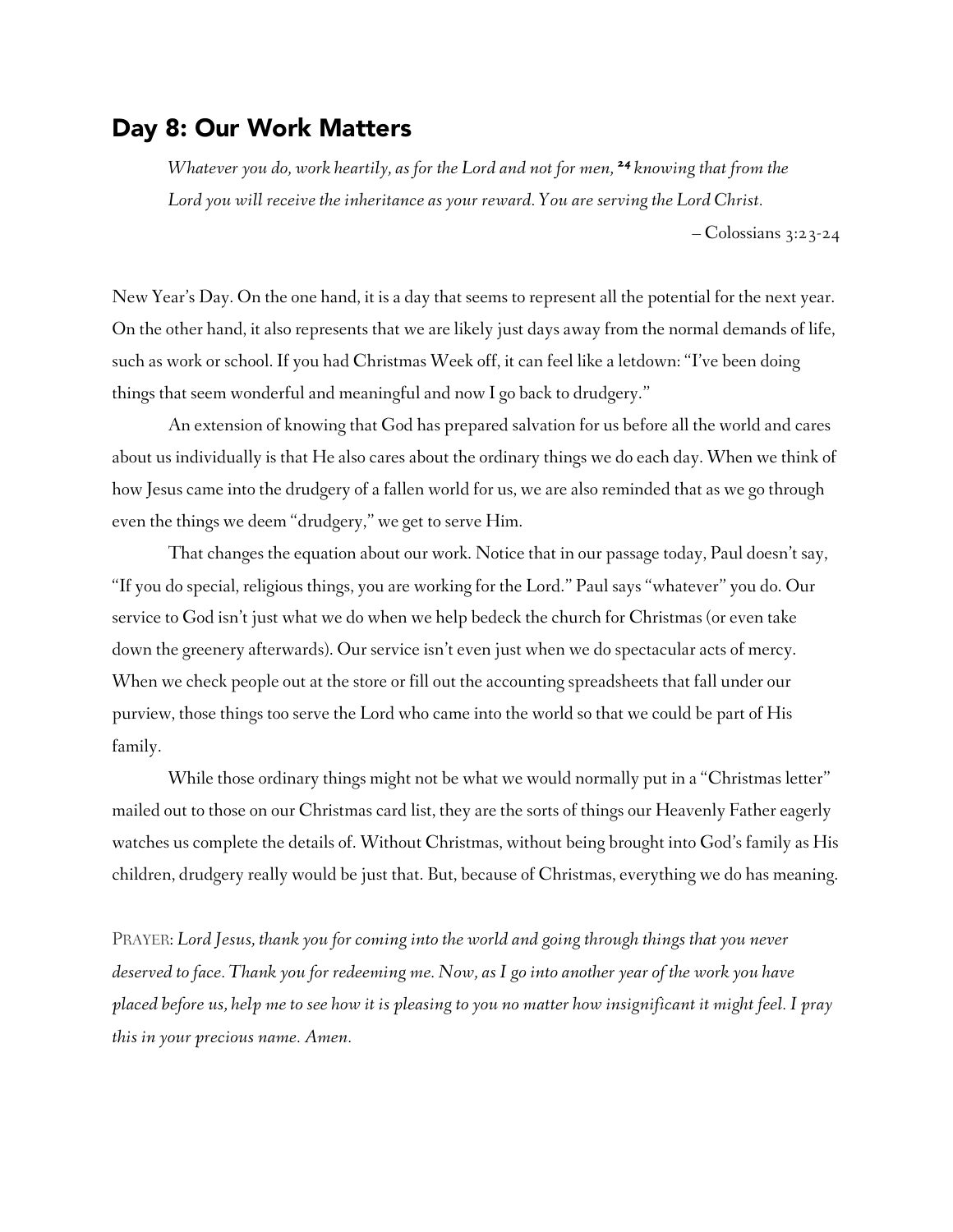Part III

❄

*Because of Christmas…*

# We Have Reason to Marvel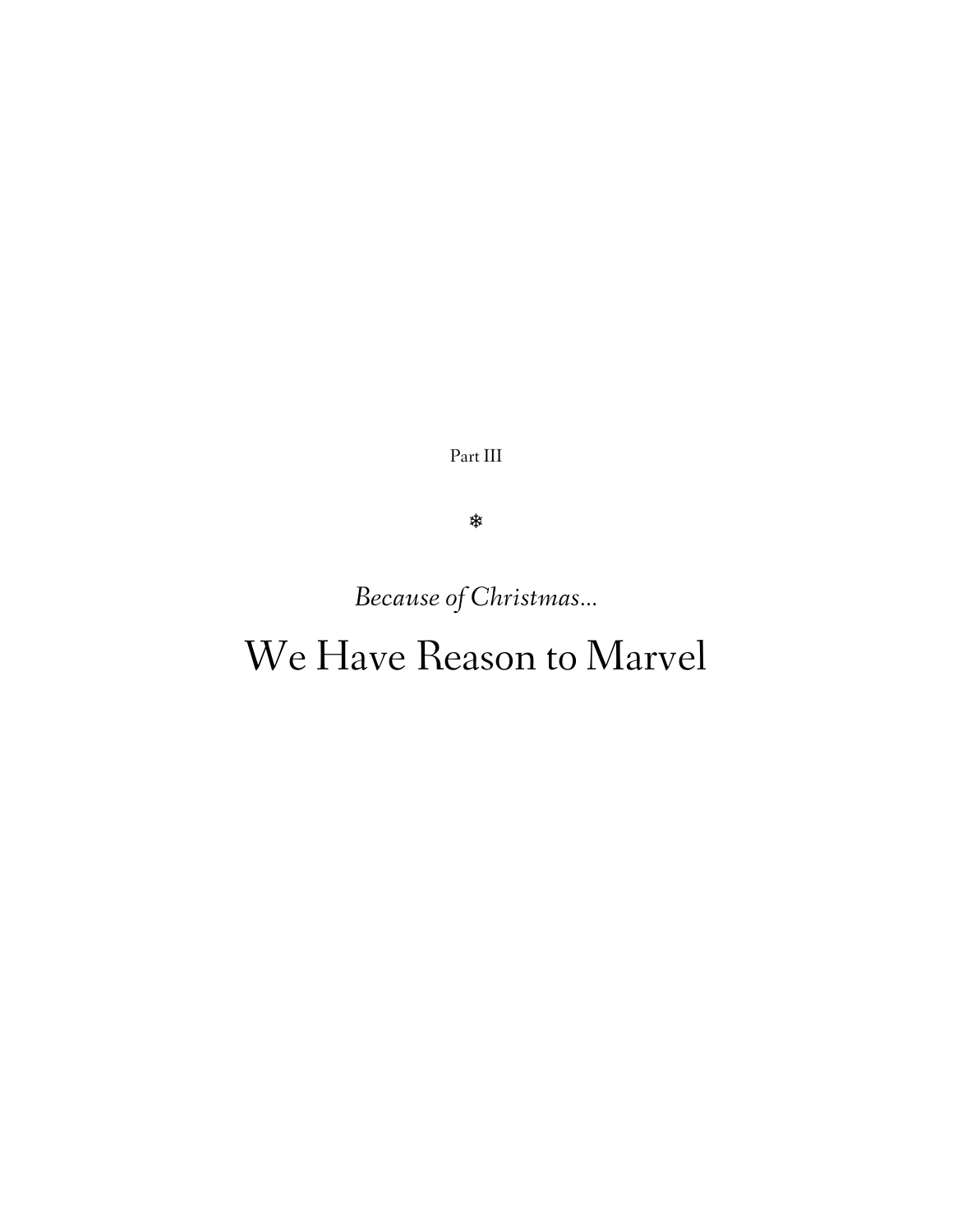#### Day 9: Hope in Opposition

*Behold, this child is appointed for the fall and rising of many in Israel, and for a sign that is opposed…*

– Luke 2:34

Christmas is when we sing of the proclamation of peace on earth and goodwill to man, but often it feels more fitting to echo the words of Henry Wadsworth Longfellow and say, "There is no peace on earth [...] for hate is strong / and mocks the song." What does it look like to be hopeful in the Christmas and believe that, indeed, so many wonderful things happen *because of Christmas* when so little of the joy of Christmas seems to carry into the darkness of January?

This is even harder when we seek to be faithful to Him and His call on our lives and people respond negatively, even hostilely. How do we experience Christmas as joy beyond the season when so often being a follower of Jesus seems to be an act to remove, not add, peace to our lives? What does not happen immediately, we are told, will happen ultimately.

Jesus will triumph over those who oppose Him, something Simeon hints at as prophesies to Mary in the verse we read above: many will fall because of Jesus. That might offer some comfort while also proving disquieting to us: as we think of Jesus as the Prince of Peace, how is it that he will cause many to fall?

John Calvin notes that "falling" is tied to those who oppose Him, not just random collateral damage in a war. There is both a challenge and a comfort in Simeon's words, for those who have not yet called Jesus "Lord," it is a call not to miss the Christmas gift of His peace. To do so is to stop opposing Him. For those who do trust in Him, it assures us that while, yes, people have and will oppose him, that is a parenthetical detail in the story of time, not the epilogue.

PRAYER: *Jesus, whether for the first or thousandth time, I want to be one who calls you "Lord." And, as I do so, even when there is opposition, help me to have hope: help me to remember that because you loved the world enough to come into it at Christmas, that while there may be trials in this moment, that I can have hope that you will make all things new and right. I pray this in your precious name. Amen.*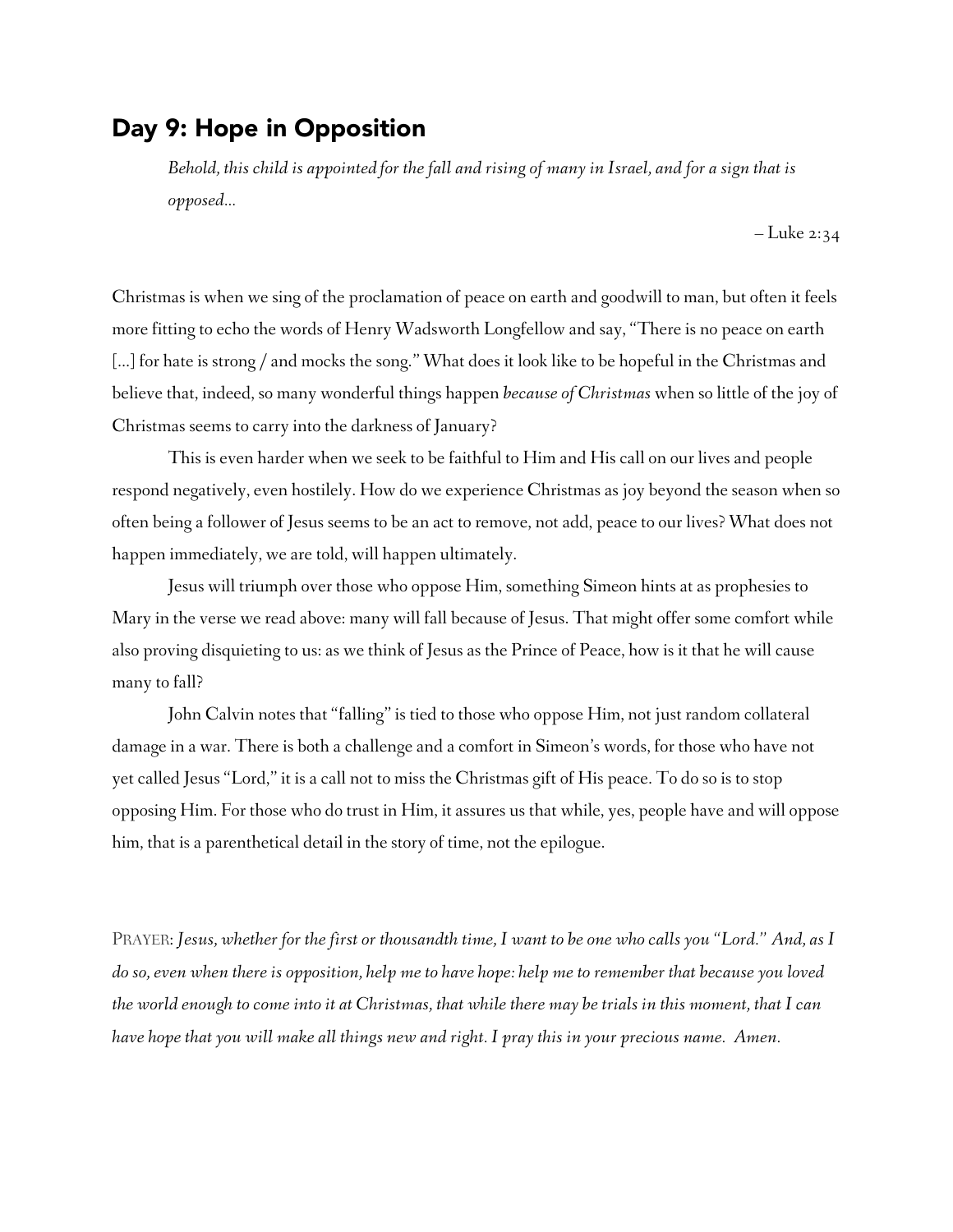#### Day 10: Hope in the Resurrection

*But we do not want you to be uninformed, brothers, about those who are asleep, that you may not grieve as others do who have no hope. 14 For since we believe that Jesus died and rose again, even so, through Jesus, God will bring with him those who have fallen asleep.*

 $-$  1 Thess. 4:13-14

Simeon in his song sang of how he could "depart in peace" (v. 29), having seen the fulfillment of the promise God told him would be fulfilled before his death. In a world that struggles with the uncertainties of death, it is often easier to understand the sentiment of Dylan Thomas, whose poem exhorts his father to "not go gently into that good night."

How do we get to a place like Simeon was where instead we can see God has fulfilled His calling in our lives and be at peace facing death? How can we face the deaths of loved ones with peace? It comes to one point: that God was willing to be born into human form for the express purpose of hurdling towards the death that we – but not He – deserve. The other side of Simeon's prophecy to Mary is that Jesus didn't come just to fell His opposition, but to cause many to rise (v. 33).

We try not to think a lot about death when we think about the birth of a baby, but in this case, His death was foretold long before His first breath (Isaiah 53:4-5). While death may be an inevitability in this life, it was a mission for Him. The Apostle Paul tells us that this mission bears most wonderful fruit: we can have confidence that death itself is passing just like sleep. That those who trust in the One who was born, suffered, died and rose for us will follow Him in being raised to new life.

That doesn't take away the pain in the moment, to be sure. After all, even Jesus wept at Lazarus's death (John 11:35); death is very much a tragic consequence of this fallen world. When we do grieve, we can grieve with a different perspective, however. Because of the child born in Bethlehem, death is akin to bidding love ones farewell before a long trip, not "forever."

PRAYER: *Lord Jesus, death is so hard to face, whether it is my own or that of those whom I love. Yet, I know you are the One who has triumphed over death and made it a horrid interruption, not the end of the story. Even in the darkest of moments, let me experience the hope that comes from your coming into the world to triumph over death. I pray this in your precious name. Amen.*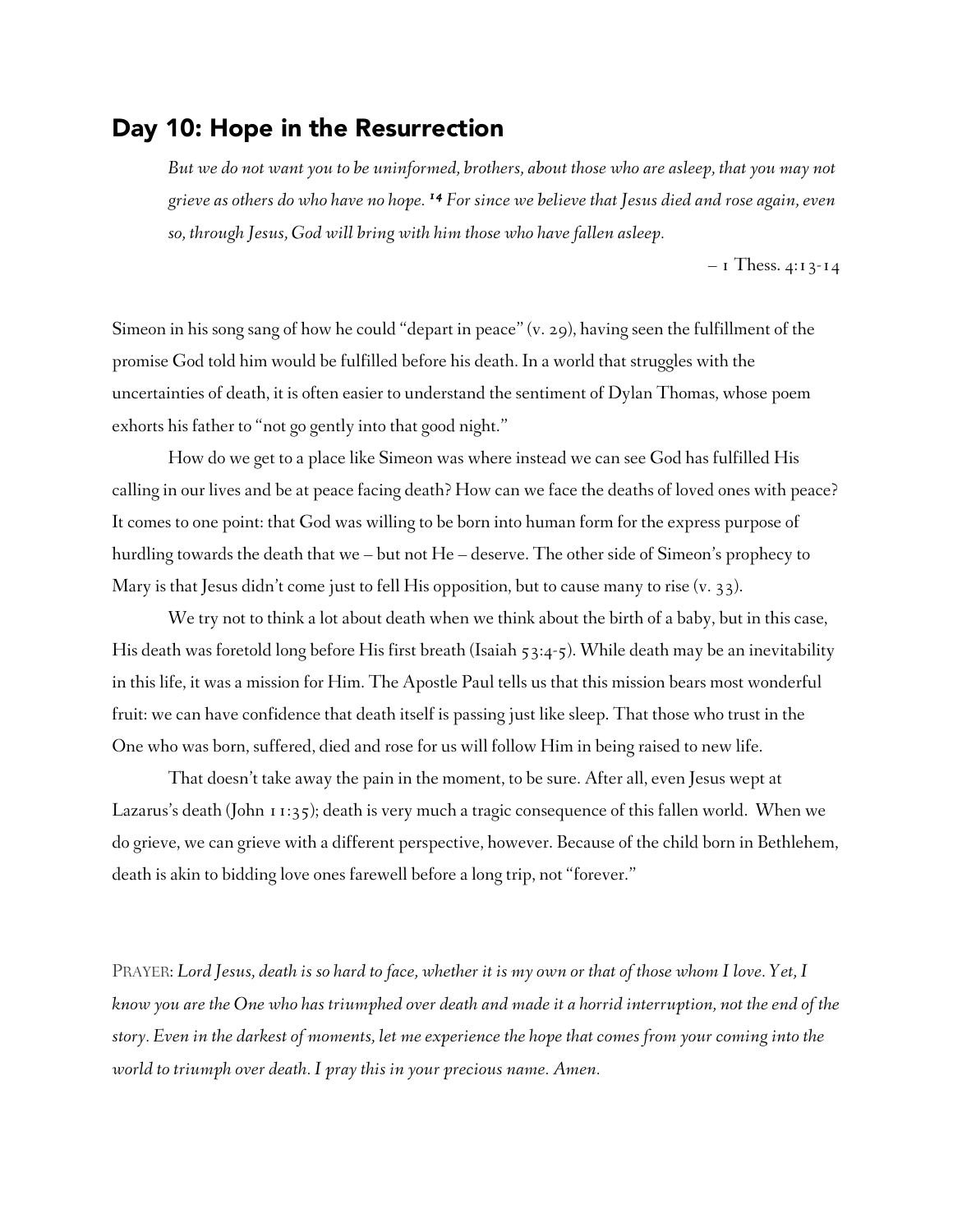## Day 11: Hope in Sharing

*And coming up at that very hour she began to give thanks to God and to speak of him to all who were waiting for the redemption of Jerusalem.* 

– Luke 2:38

We have a tradition at FaithTree of closing our Christmas service (and often our Epiphany service, too) with "Go Tell It on the Mountain." The song is not only joyful, it also speaks of exactly what all of us are called to do. When Anna encountered the infant Jesus, what did she do? She gave thanks to God and then could not keep her joy bottled up – she told others who were yearning for the day the Savior would arrive.

She saw just the dawn of the era of the Savior, but we live knowing fully how He revealed Himself. We are called to share that joy just as she did. We too often find ourselves waiting for the redemption of our world, just as those she told were, but we know that Jesus has redeemed us and that coming redemption for the world is ever nearer. He is coming back!

The call to share can be a scary one. After all, as we considered a few days ago, there is often the fear of opposition: sometimes people reject us when we share. Our society urges us to just let everyone seek their own "truth." Yet, no matter how much people may seek their own paths thinking they will offer fulfillment, ultimately every human heart yearns for things to be made "right," and there is only One who can answer that yearning. In Romans 10, Paul contemplates the need for people to hear the good news so that they can respond, for when people hear and the Holy Spirit applies what people hear to their hearts, then wonderful things can happen (vv. 14-17).

As we near the end of the Twelve Days of Christmas, there is the risk we will take down Christmas decorations and shuffle back with quiet resignation into the harsh winter, breaking out our joy again only when Easter arrives. God calls us to a different path. He calls us to be those who also constantly give thanks to Him and have that joy flow out of us to our friends and family. Hurting as everyone does from the challenges and disappointments of life, our joy serves to invite our loved ones into the lasting joy of knowing the Savior who came into the world for us. The joy that every person who calls on the name of Jesus and confesses Him as Lord will know: His salvation.

PRAYER: *Lord, help me not to take down my Christmas joy as I take down my Christmas decorations. Instead, may the decoration of your grace and love that you place on my heart stay up all year long. Help me to be unable to contain that joy, sharing it with those around me. I pray this in Jesus's name. Amen.*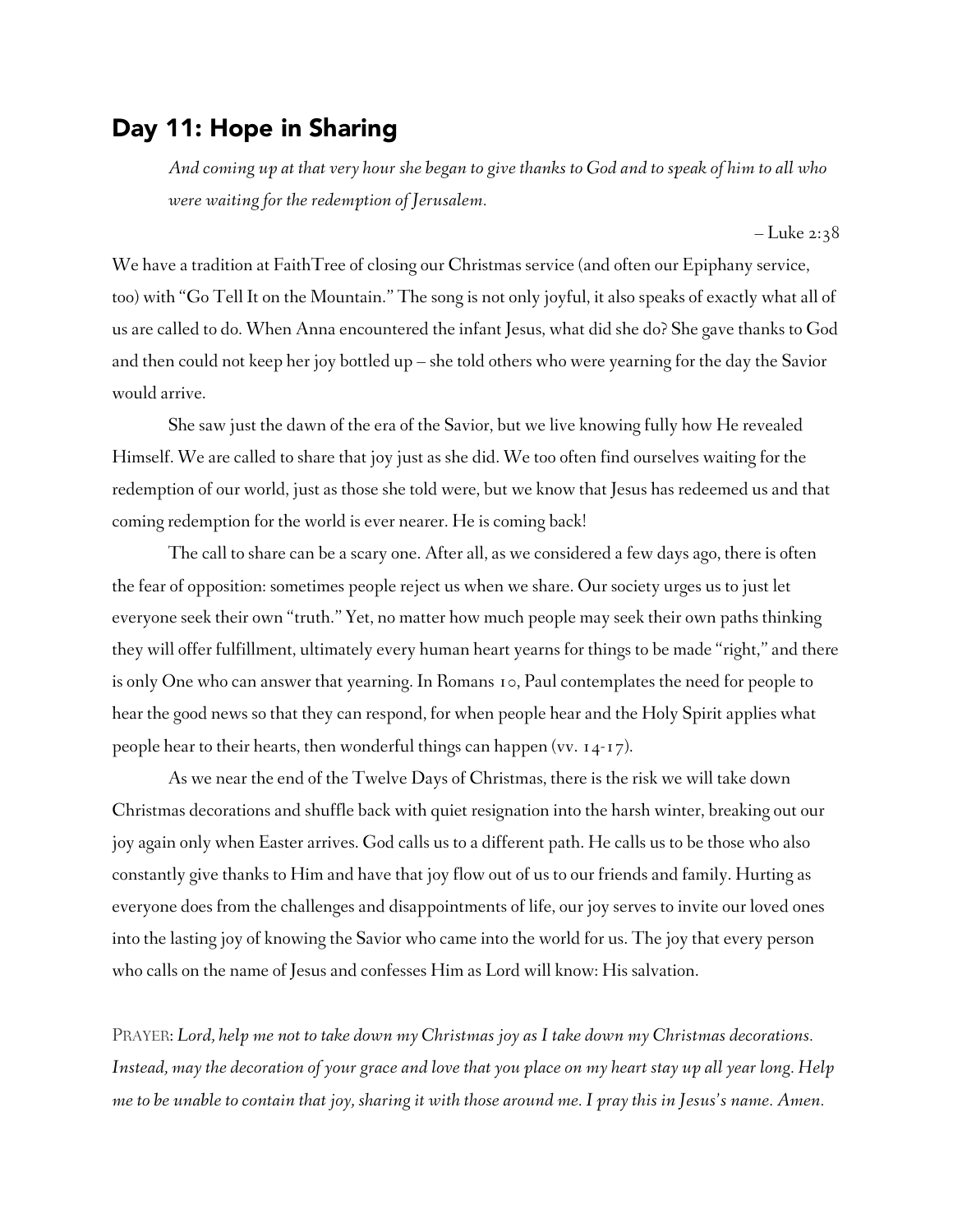#### Day 12: Hope in the Ordinary

*And when they had performed everything according to the Law of the Lord, they returned into Galilee, to their own town of Nazareth. 40 And the child grew and became strong, filled with wisdom. And the favor of God was upon him.* 

– Luke 2:39-40

Going into a store at Christmas feels "magical." The beautiful decorations, the joyful displays, the music. The same store in January feels almost completely transformed, and not for the better: the month of clearance sales turned inventorying is frequently devoid of décor, with empty shelves replacing what once held the trimmings for the family gatherings.

Isn't that a metaphor for our experience, too? The rising to crescendo of celebration culminating on Christmas Day, and perhaps extended to New Year's Day, turns back to routine almost as if nothing of the month before even happened. There is a long stretch of "the ordinary" ahead of us before the next big celebration. Yet, God works in the ordinary just as He works in the extraordinary.

As Mary and Joseph went home, all the appearances given in Scripture suggest there were many years of quiet ordinariness before Jesus began His ministry. The days were not filled with more Simeons and Annas rushing up with excitement or angels singing or travelers from afar presenting gifts. They faced the ordinary just like we do, knowing the promises of the future, but needing to busy themselves with everyday life *right now*.

During Jesus's ministry, the extraordinary rescue of the man possessed by a legion of demons is followed up by Jesus's instruction for him to be an ambassador for His Kingdom in the ordinary places of life: "Return to your home and declare how much God has done for you" (Luke 8:39).

Just like those figures in the Bible, that is what we can do in this new year, too: we return to our homes and our workplaces, to our ordinary routines, but we don't forget what has been celebrated. Rather, each of us – offered God's incredible salvation – can declare in the ordinary how much God has done for us. And as we do that, you and I are reminded we truly do have hope in the ordinary. God's plan is still at work. Even today.

PRAYER: *Father, thank you for showing us your love and giving us hope in the future. Though it can be hard to wait, give us a holy expectation this year, looking forward to all that your plans for the future entail. Help us to travel like the wisemen, confident in your promises. We pray in Jesus's precious name. Amen.*